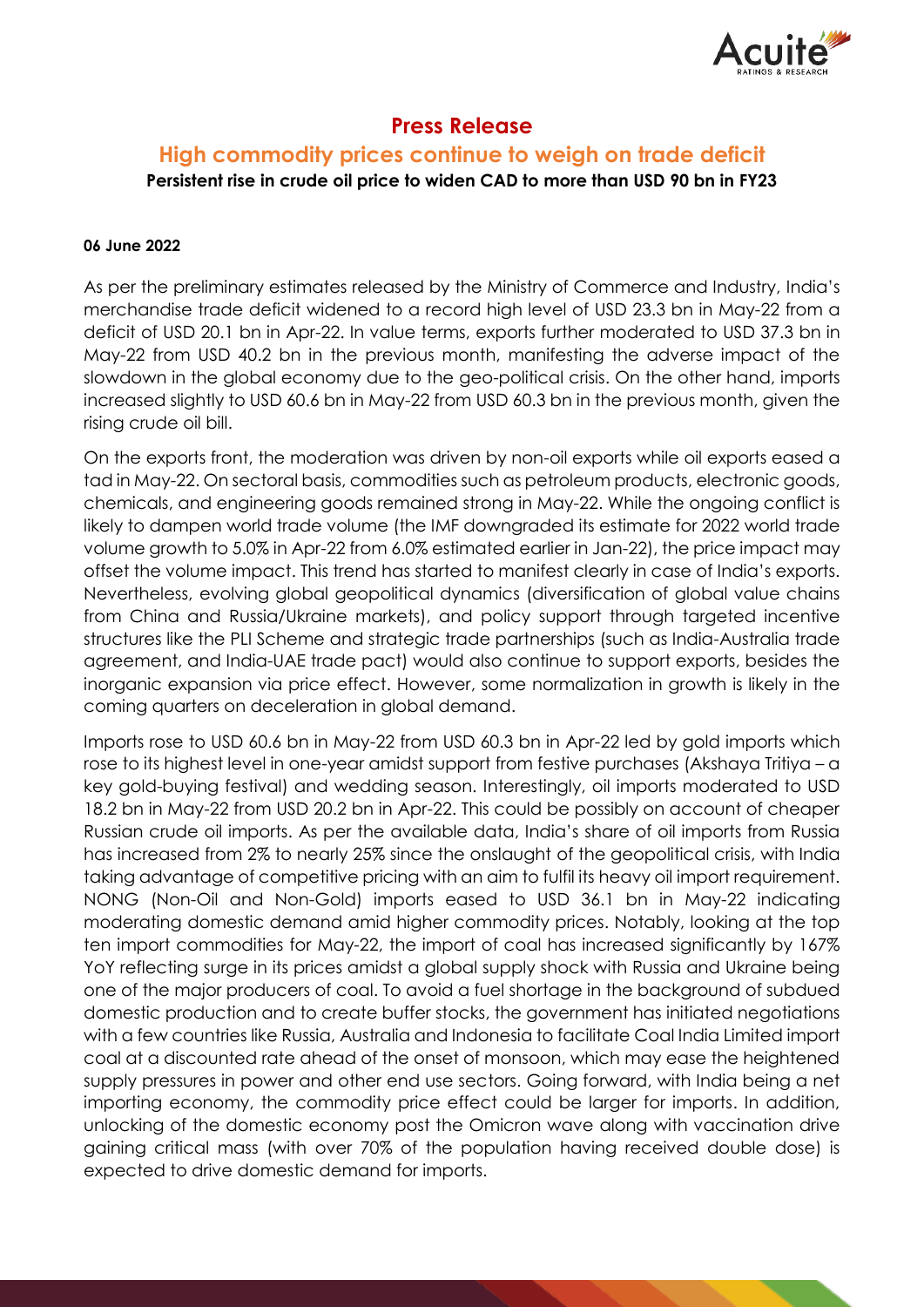

Given, the relentless rise in commodity prices particularly crude oil which has again risen to USD 120 pb, we project current account deficit (CAD) to widen to more than USD 90 bn from an estimated USD 47 bn in FY22. The expectation of the expansion of the current account deficit is not just driven by elevated global commodity prices (in the base case scenario we expect crude oil to average at USD 100+ pb in FY23) but is also linked to the unlocking of the economy reviving pent-up demand and improved vaccination cover aiding organic recovery. Nevertheless, there is considerable uncertainty in projecting trade and current account deficit due to high volatility in commodity prices, which in the current environment is taking cues from unpredictable geopolitical events.

### **Annexure**



#### **Chart 1: India's merchandise trade deficit widens to yet another record high level**